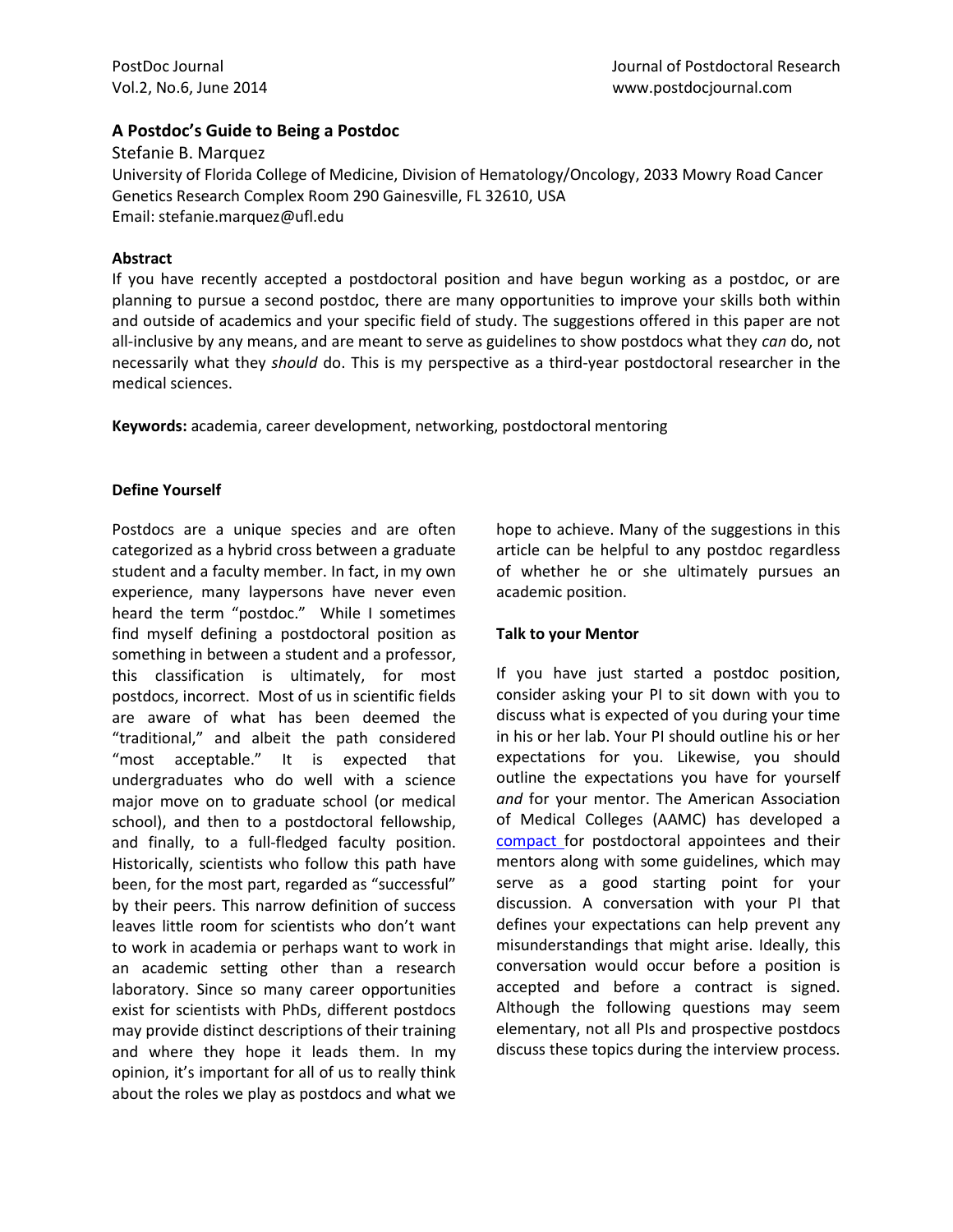Some common questions or concerns you may want to discuss are as follows:

- Will I have any teaching responsibilities? If I want to teach, will I have the opportunity to do so?
- What is the salary, and what is the yearly increase (if any)?
- How many hours am I expected to work each week?
- What is your vacation policy?
- How many first-author publications am I expected to submit each year?
- How involved are you with your lab's research team, and how often are you available to discuss any problems I may encounter?
- Will I have the chance to mentor undergraduate or graduate students?
- Do you encourage us to attend scientific conferences, and who is responsible for the cost to attend? How often will I be able to (or be expected to) showcase my research?
- Will I have the chance to apply for my own funding?
- Can I help you review grants and manuscripts?
- What departmental activities can I participate in? (e.g. grand rounds, weekly or monthly lecture series, volunteering to help with poster sessions, etc.)
- What types of resources does our institution offer postdocs?
- Are there annual reviews to assess my progress? What will happen if I don't meet all of your expectations?

These are important questions that many postdocs and prospective postdocs fail to ask, or don't realize they should ask. For most of us, a postdoc position is not merely a temporary job until we find something that pays better. It's actually an important training period necessary for us to be successful in our careers. While graduate students in the life sciences typically spend 4-5 years or more working on their projects and publishing papers, postdocs usually operate within a much shorter timeframe. As postdocs, we're expected to develop research projects with our PIs, demonstrate the ability to think and function independently, and complete one or more projects in anywhere from 1-3 years. Considering this shorter timeframe, it's essential to maximize productivity. Of course, what it means to be productive can depend on the type of career you choose. On the one hand, if you plan to teach exclusively, it may not be necessary to publish that elusive *Cell* or *Nature* paper; on the other hand, it may benefit you to teach at a local community college. Given the limited time we have, it's imperative to discover your niche early in your postdoc career, to be aware of what you're expected to contribute to your lab, and to figure out what you hope to gain from your postdoc experience. Finally, the postdoctoral training period should provide the necessary framework to help you choose a career when your training ends.

## **Develop an IDP**

Chances are, if you can get your PI to discuss expectations, you can also get him or her to help you create an IDP, or individual development plan. There are many resources you can use to create and maintain an IDP, such as Science Careers [My IDP Portal](http://myidp.sciencecareers.org/). You're already swamped working on several projects, so why spend the time creating an IDP? The 2005 Sigma Xi survey of 7600 postdocs indicated that postdocs who developed some variation of a career plan with their advisors reported a higher level of satisfaction, more publications, and fewer adverse interactions with their mentors (Davis, 2005). According to Jonathan Gitlin (2008), the Sigma Xi survey suggested that "implementing an IDP had the same effect on a postdoc's personal well- being as a \$20,000 pay raise." Since the creation and implementation of an IDP often means more publications, this is another convincing reason why your PI should help you devise and maintain an IDP: It's a win-win situation for both of you.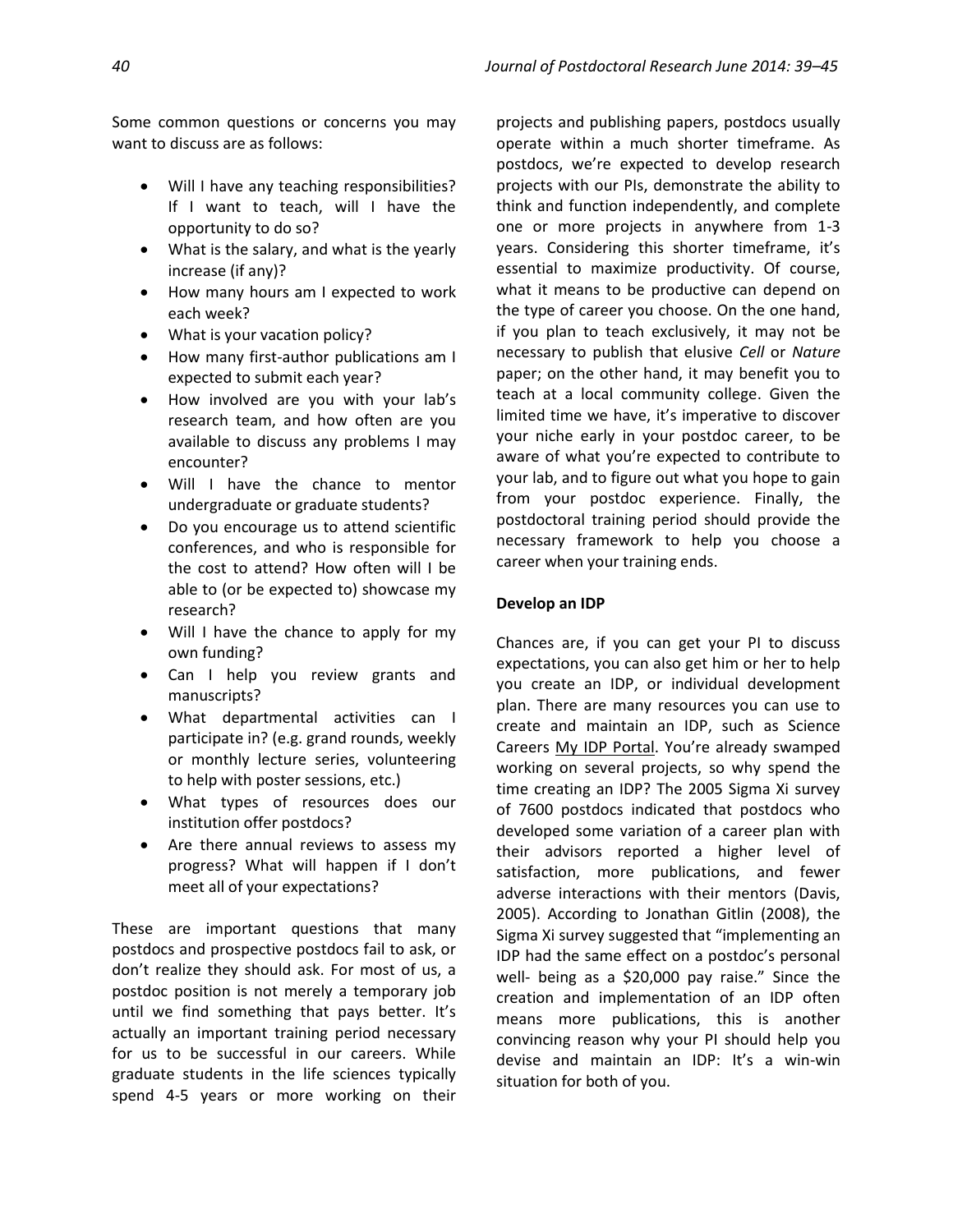The first step is a self-assessment where you consider your skills, weaknesses and interests. You may want to ask others to gauge what your strengths and weaknesses are, such as a friend, a colleague in the lab or even a family member. Let them know that it's okay for them to be honest, even if they're critical. Hearing what our perceived strengths and weaknesses are from others we work with is important constructive criticism that can help us improve. You might discover a weakness that you hadn't given much thought to, and therefore never addressed, or you might become aware of a strength you didn't even know you had.

The second step requires you to explore different career opportunities. Obviously, academia is not the right career choice for all of us. Many graduate students and postdocs often consider the traditional conundrum of academia versus industry, without giving much thought to the many diverse careers within these two realms. The formulation of an IDP can help us discover the options we have as PhDs, and you can then see which options are a good match for your particular interests and skill set.

Third, you set goals as to how you'll work towards your career (s) of choice. You make a plan for how you'll accomplish each of your goals, how you will obtain the proper experience and how you will hone your skills.

Lastly, you implement your plan and enlist the help of different mentors in order to achieve your objectives. While your PI may be a great mentor, he doesn't know everything. If your PI is a professor, he or she may know very little about what it's like to work as anything *but* a professor or lab director. This doesn't help you much if you've already decided to pursue a nonacademic track. Networking and searching for other role models will give you alternative perspectives that can help you decide your own career path and determine whether you're headed in the right direction.

An IDP created at the start of a science career can help you plan your career trajectory. You can continue updating your IDP as you become more experienced, as well as make changes as necessary. It's imperative that you return to it every so often to assess whether or not you have achieved any of your stated goals, whether you have improved your skills in a particular area, and if you're making adequate progress towards your career of choice. In fact, the Science Careers IDP portal sends occasional email reminders so that we don't forget to return to our IDPs and update them.

Pam Denicolo (The Guardian 2014), a professor at the University of Surrey, recommends the [Vitae Researcher Development Framework,](http://www.vitae.ac.uk/researchers/428241/Researcher-Development-Framework.html) which allows you to identify how your specific skills and experiences can enhance your success in various types of careers. This site also features a [blog](http://www.theguardian.com/higher-education-network/blog) that is dedicated to a discussion of the pros and cons of academic life (not just science!) and a section that highlights career development advice from professionals. The point is, there are many tools out there, both online and within your academic department that you can use to enrich your technical and non-science skills during your postdoc.

#### **Know Yourself**

An important aspect of a postdoc is figuring out your "post-postdoc." What do I want to do with my life after my current postdoc is finished? Obviously, there are myriad choices including, but not limited to, completion of a second postdoc, additional formal education (e.g. MD, JD, MBA, etc.), a non-tenure or tenure-track academic position, a position at a teachingcentered college or university, administrative or executive leadership in academia or industry, and finally, a research position in academia or industry. While it may seem odd to some that, as postdocs, we don't know exactly what we want to do with our lives at this point, I think it has become an all too common phenomenon in recent years. This is not surprising considering that many science postdocs who want an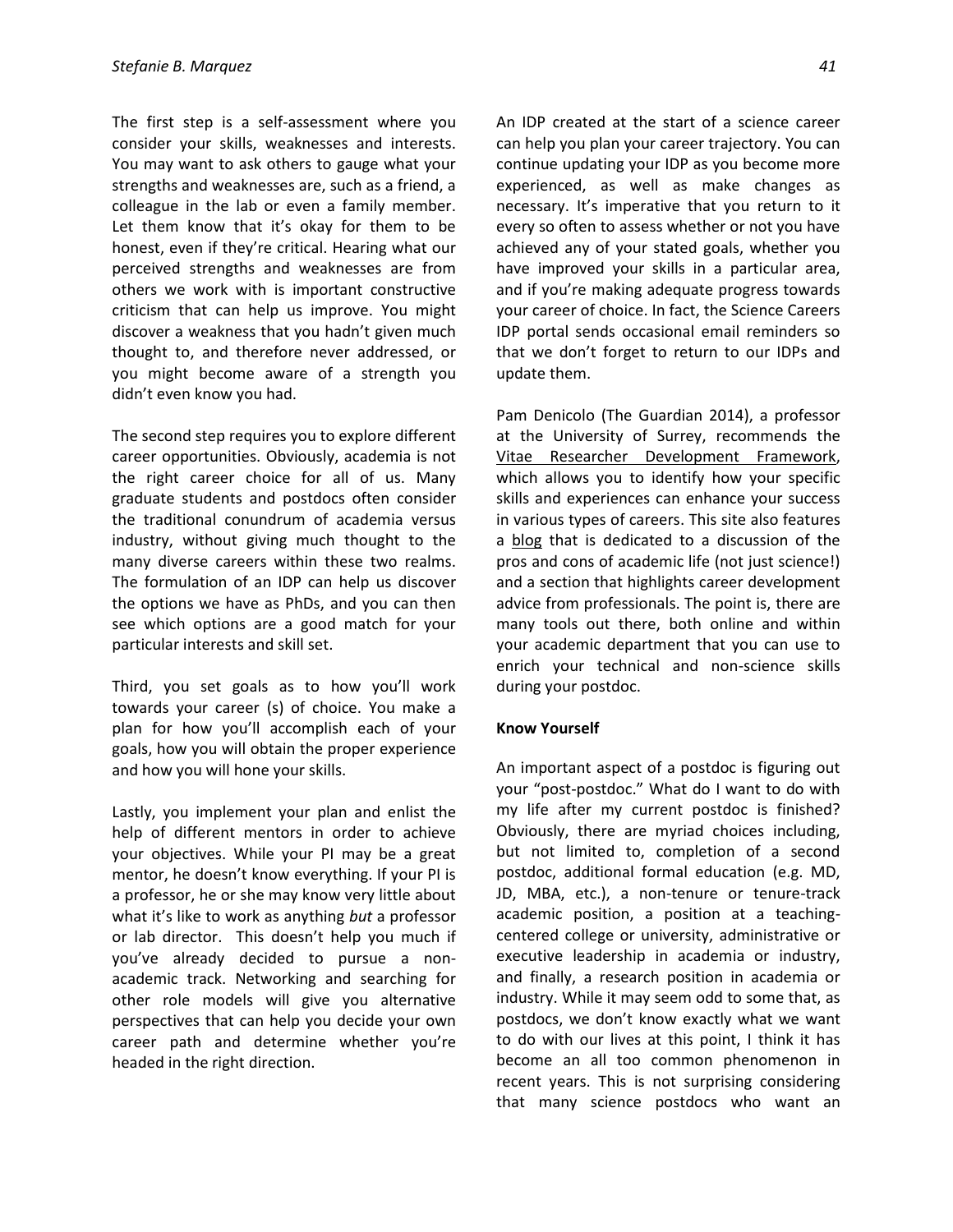academic position are unable to obtain one, which forces them to make another choice. Sometimes, though, we may discover along the way that maybe the "holy grail" tenure-track academic position is not what we ultimately want for ourselves. Many factors contribute to this decision, including ability to obtain funding, family issues, and finances.

Fortunately, there are many career "alternatives" to academia. Some have even argued that the use of the term "[alternative](http://blogs.scientificamerican.com/doing-good-science/2013/11/30/careers-not-just-jobs-for-ph-d-s-outside-the-academy/)" to describe any career other than an academic one is misleading and pretentious since it assumes that academia is the "default" pathway and desired career for most, if not all, science PhDs (Stemwedel 2013). Thankfully, it seems many scientists are distancing themselves from the "traditional" view of success, and have embraced "alternative" careers as equally successful. The burgeoning of such "alternative" careers in recent years has changed the landscape of science. In a discipline where it was expected that a science PhD seek and accept an academic appointment, we're now seeing scientists in other positions, such as regulatory scientist, medical writer, or policymaker, to name a few. Since the number of postdoctoral scientists who would like to pursue a career in academia far exceeds the number of available spots, many of us are choosing other types of careers, but how do we know what to choose? Fortunately for us, many scientists, postdocs and professors have taken to blogs to write about the current situation that faces prospective academics.

# **Know your Options**

A resource for postdocs who hope to begin a career in academia is the Howard Hughes Medical Institute/Burroughs Wellcome Fundsponsored guide entitled, "[Making the Right](http://www.hhmi.org/sites/default/files/Educational%20Materials/Lab%20Management/Making%20the%20Right%20Moves/moves2.pdf)  [Moves: A Practical Guide to Scientific](http://www.hhmi.org/sites/default/files/Educational%20Materials/Lab%20Management/Making%20the%20Right%20Moves/moves2.pdf)  [Management for Postdocs and New Faculty](http://www.hhmi.org/sites/default/files/Educational%20Materials/Lab%20Management/Making%20the%20Right%20Moves/moves2.pdf)," an all-inclusive guidebook to being a PI. An academic career is not for everyone, but unfortunately, many graduate students and postdocs are not exposed to other types of [careers](http://chronicle.com/article/Its-Time-for-Graduate-Science/137541/) early in the course of their training, and therefore, often don't know how or when to step off of the academic career path (Shea 2013). Free web content such as Jo Van Every and Julie Clarenbach's [Escape the Ivory Tower](http://www.escapetheivorytower.com/) features a free [e-class](http://www.joandjulie.com/myths-and-mismatches-ecourse/) called "Myths and Mismatches" that may help struggling and doubtful academics figure out if their current career is suitable for them.

The Wellcome Trust's "[Postdoc Plan B](http://www.hhmi.org/sites/default/files/Educational%20Materials/Lab%20Management/Making%20the%20Right%20Moves/moves2.pdf)," and Dr. Karen Kelsky's [The Professor is In](http://theprofessorisin.com/) blog are just two resources where readers can gain a sense of current academic prospects. Dr. Kelsky, for example, features a blog that discusses the academic job market as well as topics such as "How to Get Grants," "Strategizing Your Success in Academia" and ""Yes, You Can—Women in Academia." Her blog is informative and gives multiple perspectives since she was a tenured professor and department head, but chose to leave academia. Her blog (free of charge), and the services she provides (for a fee of course) are examples in and of themselves of what a science PhD can do outside of the academic (and industry) realm. In fact, there are a number of online services that cater to postdocs and individuals in various stages of their careers. Although it is limited to UC Berkeley, the Beyond [Academia](http://www.beyondacademia.org/) conference has the goal of connecting graduate students and PhDs with innovative career and education services.

# **Take Advantage**

Sometimes our mentors may not like the idea of us leaving the lab for a few hours to attend a workshop, and some PIs may, at times, neglect their responsibility to train us. Let's face it. Some of us may be "stuck" with a self-centered PI who seems to care only about getting results and publishing papers, and not so much about "you". While most would agree that those things are extremely important both for your career and your PI's, it's also essential to develop other aspects of your career outside of publications. This includes attending national conferences,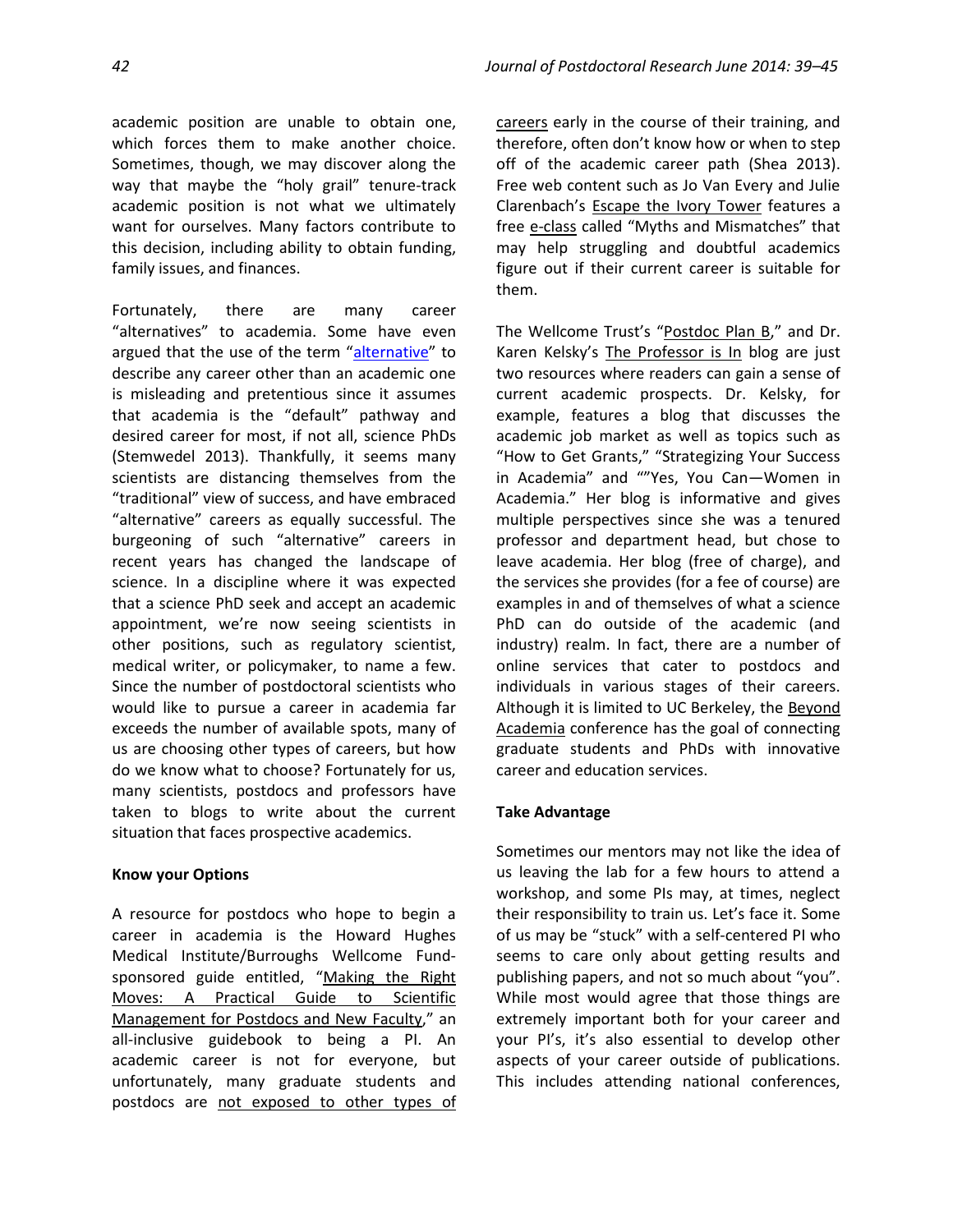socializing, networking, and attending events right in your own backyard.

If there are a large number of postdocs at your university or institution, there is likely some sort of "governing body" for postdocs, such as an office of postdoctoral affairs. For instance, here at the University of Florida, our office sponsors monthly career development workshops that are geared towards postdocs, but that may also be pertinent for graduate students and junior faculty. Topics range from mental health to CV and interview prep to grant writing. They're a great way to improve your non-science skills because whether you want to run your own lab or work in industry, success requires more than just doing good science. Other institutions such as the University of Pittsburgh provide postdocs in the health sciences with a career progress assessment and a mentoring team for trainees. MIT mandates performance reviews for postdocs, and requests that PIs and postdocs define the training goals for each new postdoc (Sive et al. 2013). Even if your institution doesn't have an office of postdoctoral affairs, there are still opportunities for career development. [Postdoctraining.com](http://postdoctraining.com/) , founded by a former postdoc and her husband, offers workshops to help postdocs with the job search, leadership skills and time management, among others. Although there is a fee to access most of what the site has to offer, there is a blog with tips and advice for postdocs that is free of charge.

The [National Postdoctoral Association](http://www.nationalpostdoc.org/) website features six core competencies (disciplinespecific conceptual knowledge, research skill development, communication skills, professionalism, leadership and management skills, and responsible conduct of research) as well as resources to improve in each of these areas. It is suggested that postdoctoral scholars reflect on these core competencies throughout the training period in order to measure their desired skill acquisition. Overall, the NPA offers great resources for postdocs. Some institutions may even provide postdocs with a

complimentary affiliate membership in the NPA. If not, it's an organization worth joining.

Our office at UF also sponsors social hours where postdocs from all fields can socialize in an informal setting. Many postdocs, especially international postdocs, come to their university with no family or friends, or maybe with a spouse and a child. Social interactions and networking with peers is a crucial aspect of academic success for many postdocs (Stobbe et al. 2013) and is important not just for one's professional development but for personal development as well. If you're shy or nervous because you don't know anyone, many other postdocs probably are, too. Encourage your colleagues in the lab to go with you. Food and drinks aside, this is an excellent way to begin networking among postdocs within and outside your field of study. Socializing outside of the workplace can lead to new friendships and future collaborations. We're all postdocs now, but who knows where we'll be in five years. The old adage really is true: sometimes it's not *what* you know, but *who* you know.

#### **Shop Around and Get Involved**

No mentor is perfect, and nobody is an expert in every aspect of his or her chosen field. Therefore, it might be in your best interest to connect with other senior scientists or faculty members who can mentor you in ways that perhaps your PI cannot. If your PI is a good leader, he'll realize his shortcomings and encourage this practice, if not introduce you to some valuable people. Having more than just one mentor means that you'll be familiar (at the very least) with multiple disciplines, and generally, this will make you more appealing to future employers. You'll also be exposed to different mentoring styles which can be a major advantage as you formulate your own distinctive style. Mentors are also an excellent source for collaborations and for providing recommendation letters when you begin to search for your next position.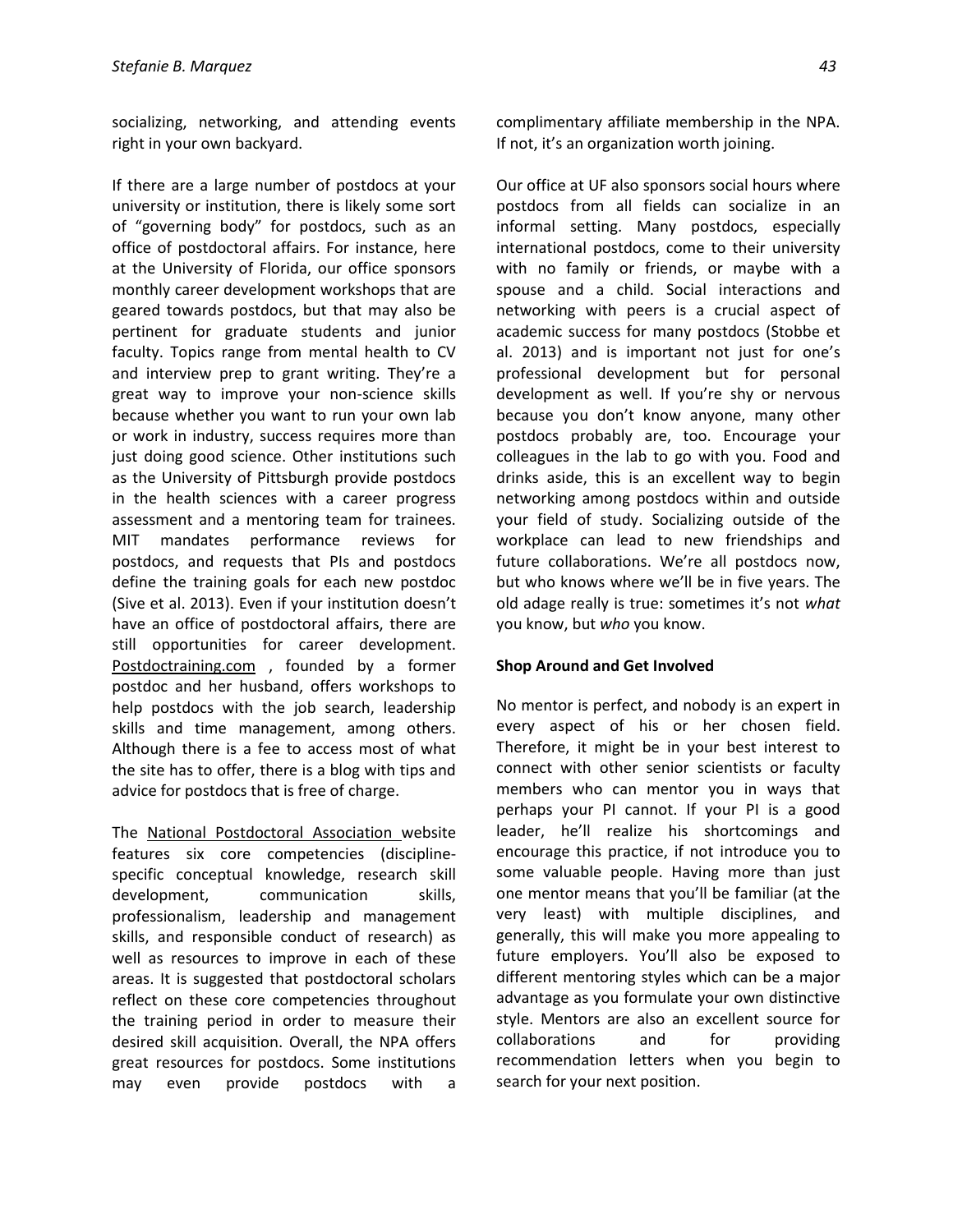A popular way to meet people is through social networking. Many university groups have private Facebook and LinkedIn pages, where members can share recently published articles, initiate a lively discussion, advertise a pertinent event on campus, or even just ask a question. Besides postdoc societies and the like, there may be other groups at your institution that cater to a specific audience (e.g. women in science and engineering, postdoc parents, etc.) that may be relevant to you. Often, these organizations sponsor workshops and events that are designed for learning and networking to enhance your professional skills. Representatives of the NPA regularly post articles on LinkedIn and allow for comments and discussions. If you don't have a LinkedIn profile, I suggest creating one. It allows you to showcase your skills and achievements and to connect with others who have similar interests or career goals. There are many other websites with similar purposes, such as Research Gate, LabRoots, Viadeo, and SciVal.

Your institution might also have a career resource center. Here at the University of Florida, postdocs can use the career resource center for CV development, to improve interview skills, and to attend the semiannual career showcase on campus. Typically, events such as the career showcase and even use of the career resource center have been reserved for students. However, as more universities continue to recognize the need to extend these resources to postdocs, it never hurts to inquire what your options are.

#### **Conclusion**

It's important to recognize the significant role postdocs play in research labs. Postdocs are frequently responsible for many of the major discoveries in science, and are thus valuable members of the research community, not cheap labor to be exploited. While it may be true that you are responsible for producing data, publishing papers and being productive, thus helping your PI to obtain more funding or a promotion, your PI also has a responsibility to

train you. Despite any obligation or commitment on your PI's behalf, ultimately, this is your postdoc. There is no handbook that describes how to be a PI, or how to pick a career. As postdocs, we've been able to develop essential skills that are transferable to a wide array of careers, not just to an academic appointment. It's in our best interest to define, and further develop these skills so that we're able to compete with the cream of the crop, for our chosen careers. Ten years ago, you'd be hardpressed to find more than a handful of universities with an office of postdoctoral affairs. As a consequence, many current mentors and PIs may not have had the opportunities that are present today to further develop their skills. We're only postdocs for a short time, and no matter what our career paths may be, we can't reclaim missed opportunities. I hope much of what I have written here will encourage postdocs to make the most of their experience.

## **References**

Davis G. Doctors without orders. American Scientist 2005. 93 (3, supplement). <http://postdoc.sigmaxi.org/results/>

Denicolo P, Reeves J and Duke D. Leaving academia? How to sell yourself to new employers. The Guardian January 2014.

Gitlin J. Establishing career platforms for postdocs through individual development plans. Disease Models and Mechanisms. 2008 Jul-Aug; 1(1): 15.

Shea A. For Graduate Programs, It's Time to Get Real. The Chronicle of Higher Education, February 25, 2013.

Sive H, Canizares C, Zuber M. The status of MIT's postdoctoral researchers. MIT Faculty Newsletter Vol. XXVI No. 2 November/December 2013.

Stemwedel J. Careers (not just jobs) for PhDs outside the academy. Doing Good Science Blog, Scientific American, November 30, 2013.